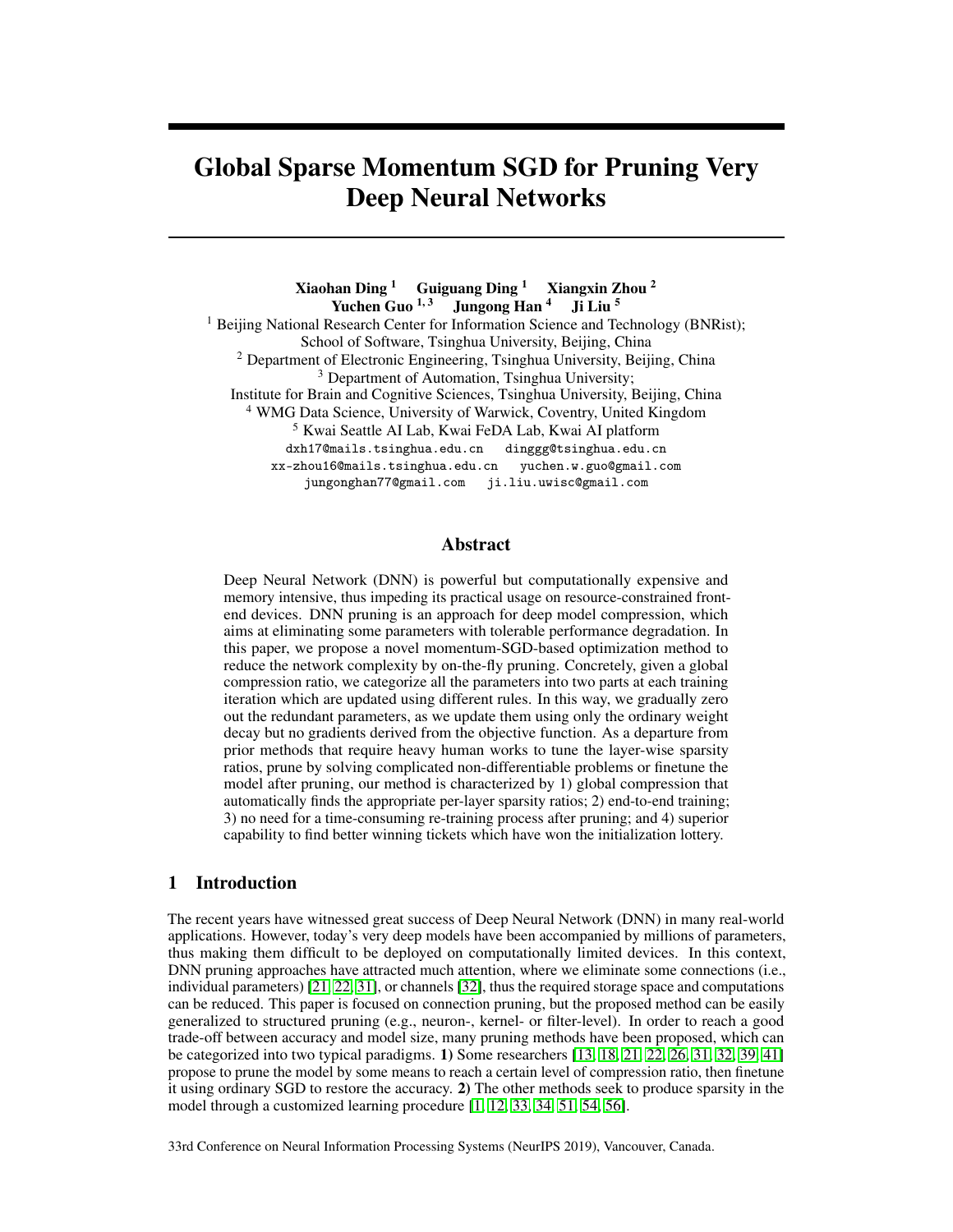Though the existing methods have achieved great success in pruning, there are some typical drawbacks. Specifically, when we seek to prune a model in advance and finetune it, we confront two problems:

- The layer-wise sparsity ratios are inherently tricky to set as hyper-parameters. Many previous works [21, 24, 26, 32] have shown that some layers in a DNN are sensitive to pruning, but some can be pruned significantly without degrading the model in accuracy. As a consequence, it requires prior knowledge to tune the layer-wise hyper-parameters in order to maximize the global compression ratio without unacceptable accuracy drop.
- The pruned models are difficult to train, and we cannot predict the final accuracy after finetuning. E.g., the filter-level-pruned models can be easily trapped into a bad local minima, and sometimes cannot even reach a similar level of accuracy with a counterpart trained from scratch [10, 38]. And in the context of connection pruning, the sparser the network, the slower the learning and the lower the eventual test accuracy [15].

On the other hand, pruning by learning is not easier due to:

- In some cases we introduce a hyper-parameter to control the trade-off, which does not directly reflect the resulting compression ratio. For instance, MorphNet [17] uses group Lasso [44] to zero out some filters for structured pruning, where a key hyper-parameter is the Lasso coefficient. However, given a specific value of the coefficient, we cannot predict the final compression ratio before the training ends. Therefore, when we target at a specific eventual compression ratio, we have to try multiple coefficient values in advance and choose the one that yields the result closest to our expectation.
- Some methods prune by solving an optimization problem which directly concerns the sparsity. As the problem is non-differentiable, it cannot be solved using SGD-based methods in an end-to-end manner. A more detailed discussion will be provided in Sect. 3.2.

In this paper, we seek to overcome the drawbacks discussed above by directly altering the gradient flow based on momentum SGD, which explicitly concerns the eventual compression ratio and can be implemented via end-to-end training. Concretely, we use first-order Taylor series to measure the importance of a parameter by estimating how much the objective function value will be changed by removing it [41, 49]. Based on that, given a global compression ratio, we categorize all the parameters into two parts that will be updated using different rules, which is referred to as *activation selection*. For the unimportant parameters, we perform *passive update* with no gradients derived from the objective function but only the ordinary weight decay (i.e.,  $\ell$ -2 regularization) to penalize their values. On the other hand, via *active update*, the critical parameters are updated using both the objective-function-related gradients and the weight decay to maintain the model accuracy. Such a selection is conducted at each training iteration, so that a deactivated connection gets a chance to be reactivated at the next iteration. Through continuous *momentum-accelerated* passive updates we can make most of the parameters infinitely close to zero, such that pruning them causes no damage to the model's accuracy. Owing to this, there is no need for a finetuning process. In contrast, some previously proposed regularization terms can only reduce the parameters to some extent, thus pruning still degrades the model. Our contributions are summarized as follows.

- For lossless pruning and end-to-end training, we propose to directly alter the gradient flow, which is clearly distinguished with existing methods that either add a regularization term or seek to solve some non-differentiable optimization problems.
- We propose Global Sparse Momentum SGD (GSM), a novel SGD optimization method, which splits the update rule of momentum SGD into two parts. GSM-based DNN pruning requires a sole global eventual compression ratio as hyper-parameter and can automatically discover the appropriate per-layer sparsity ratios to achieve it.
- Seen from the experiments, we have validated the capability of GSM to achieve high compression ratios on MNIST, CIFAR-10 [29] and ImageNet [9] as well as find better winning tickets [15]. The codes are available at <https://github.com/DingXiaoH/GSM-SGD>.

# 2 Related work

#### 2.1 Momentum SGD

Stochastic gradient descent only takes the first order derivatives of the objective function into account and not the higher ones [28]. Momentum is a popular technique used along with SGD, which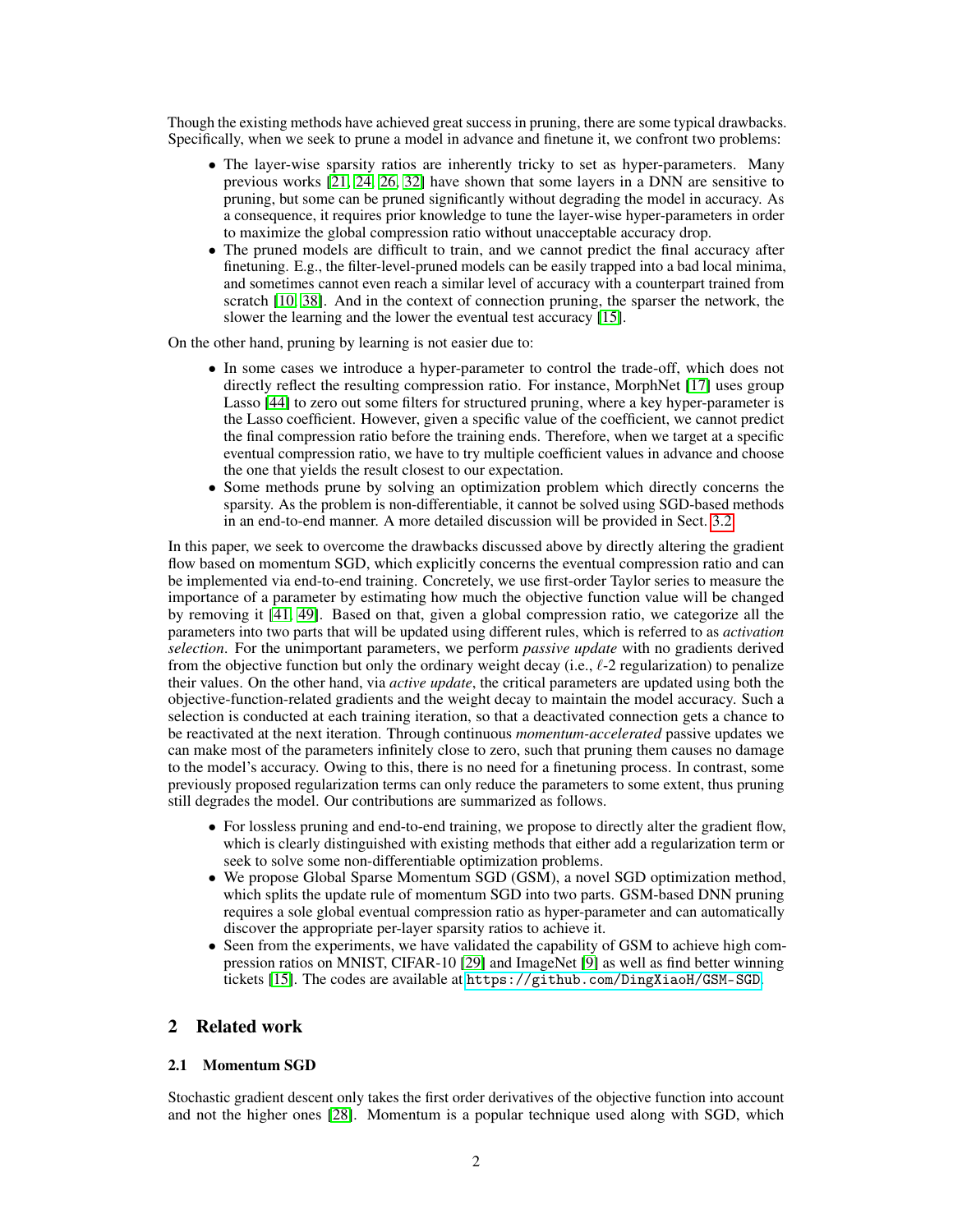accumulates the gradients of the past steps to determine the direction to go, instead of using only the gradient of the current step. I.e., momentum gives SGD a short-term memory [16]. Formally, let L be the objective function, w be a single parameter,  $\alpha$  be the learning rate,  $\beta$  be the momentum coefficient which controls the percentage of the gradient retained every iteration,  $\eta$  be the ordinary weight decay coefficient (e.g.,  $1 \times 10^{-4}$  for ResNets [23]), the update rule is

$$
z^{(k+1)} \leftarrow \beta z^{(k)} + \eta w^{(k)} + \frac{\partial L}{\partial w^{(k)}},
$$
  

$$
w^{(k+1)} \leftarrow w^{(k)} - \alpha z^{(k+1)}.
$$
 (1)

There is a popular story about momentum [16, 42, 45, 48]: gradient descent is a man walking down a hill. He follows the steepest path downwards; his progress is slow, but steady. Momentum is a heavy ball rolling down the same hill. The added inertia acts both as a smoother and an accelerator, dampening oscillations and causing us to barrel through narrow valleys, small humps and local minima. In this paper, we use momentum as an accelerator to boost the passive updates.

#### 2.2 DNN pruning and other techniques for compression and acceleration

DNN pruning seeks to remove some parameters without significant accuracy drop, which can be categorized into unstructured and structured techniques based on the pruning granularity. Unstructured pruning (a.k.a. connection pruning) [7, 21, 22, 31] targets at significantly reducing the number of non-zero parameters, resulting in a sparse model, which can be stored using much less space, but cannot effectively reduce the computational burdens on off-the-shelf hardware and software platforms. On the other hand, structured pruning removes structures (e.g., neurons, kernels or whole filters) from DNN to obtain practical speedup. E.g., channel pruning [10, 11, 32, 35, 37, 38] cannot achieve an extremely high compression ratio of the model size, but can convert a wide CNN into a narrower (but still dense) one to reduce the memory and computational costs. In real-world applications, unstructured and structured pruning are often used together to achieve the desired trade-off.

This paper is focused on connection pruning (but the proposed method can be easily generalized to structured pruning), which has attracted much attention since Han et al. [21] pruned DNN connections based on the magnitude of parameters and restored the accuracy via ordinary SGD. Some inspiring works have improved the paradigm of pruning-and-finetuning by splicing connections as they become important again [18], directly targeting at the energy consumption [55], utilizing per-layer second derivatives [13], etc. The other learning-based pruning methods will be discussed in Sect. 3.2

Apart from pruning, we can also compress and accelerate DNN in other ways. Some works [2, 46, 57] decompose or approximate parameter tensors; quantization and binarization techniques [8, 19, 20, 36] approximate a model using fewer bits per parameter; knowledge distillation [3, 25, 43] transfers knowledge from a big network to a smaller one; some researchers seek to speed up convolution with the help of perforation [14], FFT [40, 50] or DCT [53]; Wang et al. [52] compact feature maps by extracting information via a Circulant matrix.

## 3 GSM: Global Sparse Momentum SGD

#### 3.1 Formulation

We first clarify the notations in this paper. For a fully-connected layer with p-dimensional input and q-dimensional output, we use  $W \in \mathbb{R}^{p \times q}$  to denote the kernel matrix. For a convolutional layer with kernel tensor  $\mathbf{K} \in \mathbb{R}^{h \times w \times r \times s}$ , where h and w are the height and width of convolution kernel, r and s are the numbers of input and output channels, respectively, we unfold the tensor  $\boldsymbol{K}$  into  $W \in \mathbb{R}^{hwr \times s}$ . Let N be the number of all such layers, we use  $\Theta = [W_i]$  ( $\forall 1 \le i \le N$ ) to denote the collection of all such kernel matrices, and the global compression ratio  $C$  is given by

$$
C = \frac{|\Theta|}{||\Theta||_0},\tag{2}
$$

where  $|\Theta|$  is the size of  $\Theta$  and  $||\Theta||_0$  is the  $\ell$ -0 norm, i.e., the number of non-zero entries. Let L, X, Y be the accuracy-related loss function (e.g., cross entropy for classification tasks), test examples and labels, respectively, we seek to obtain a good trade-off between accuracy and model size by achieving a high compression ratio C without unacceptable increase in the loss  $L(X, Y, \Theta)$ .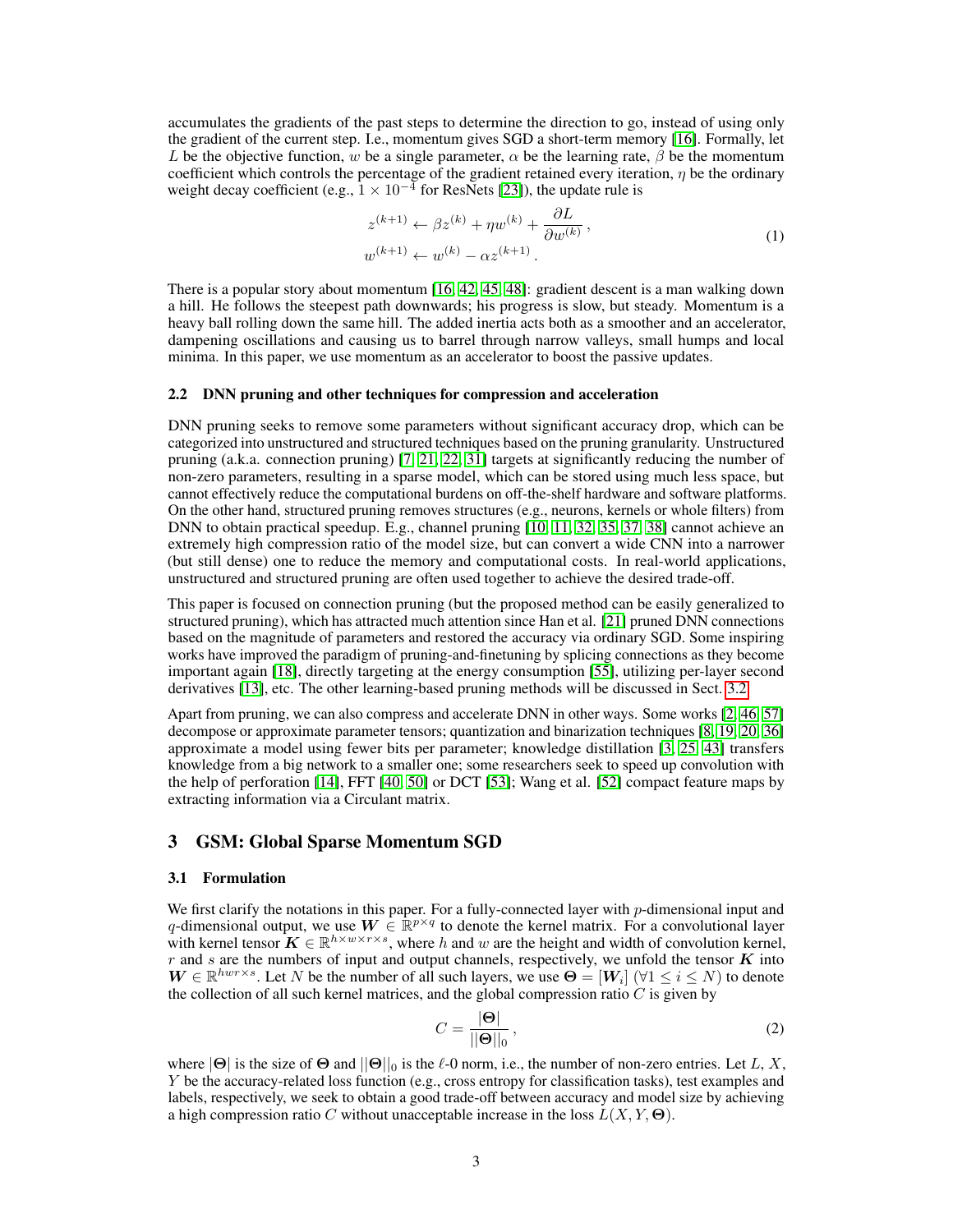#### 3.2 Rethinking learning-based pruning

The optimization target or direction of ordinary DNN training is to minimize the objective function only, but when we seek to produce a sparse model via a customized learning procedure, the key is to *deviate the original training direction* by taking into account the sparsity of the parameters. Through training, the sparsity emerges progressively, and we eventually reach the expected trade-off between accuracy and model size, which is usually controlled by one or a series of hyper-parameters.

#### 3.2.1 Explicit trade-off as constrained optimization

The trade-off can be explicitly modeled as a constrained optimization problem [56], e.g.,

$$
\underset{\Theta}{\text{minimize}} \quad L(X, Y, \Theta) + \sum_{i=1}^{N} g_i(\boldsymbol{W}_i) \,, \tag{3}
$$

where  $g_i$  is an indicator function,

$$
g_i(\boldsymbol{W}) = \begin{cases} 0 & \text{if } ||\boldsymbol{W}||_0 \le l_i, \\ +\infty & \text{otherwise}, \end{cases}
$$
 (4)

and  $l_i$  is the required number of non-zero parameters at layer i. Since the second term of the objective function is non-differentiable, the problem cannot be settled analytically or by stochastic gradient descent, but can be tackled by alternately applying SGD and solving the non-differentiable problem, e.g., using ADMM [6]. In this way, the training direction is deviated, and the trade-off is obtained.

## 3.2.2 Implicit trade-off using regularizations

It is a common practice to apply some extra differentiable regularizations during training to reduce the magnitude of some parameters, such that removing them causes less damage [1, 21, 54]. Let  $R(\Theta)$  be the magnitude-related regularization term,  $\lambda$  be a trade-off hyper-parameter, the problem is

$$
\underset{\Theta}{\text{minimize}} \quad L(X, Y, \Theta) + \lambda R(\Theta). \tag{5}
$$

However, the weaknesses are two-fold. 1) Some common regularizations, e.g.,  $\ell$ -1,  $\ell$ -2 and Lasso [44], cannot literally zero out the entries in Θ, but can only reduce the magnitude to some extent, such that removing them still degrades the performance. We refer to this phenomenon as the *magnitude plateau*. The cause behind is simple: for a specific trainable parameter w, when its magnitude  $|w|$  is large at the beginning, the gradient derived from R, i.e.,  $\lambda \frac{\partial R}{\partial w}$ , overwhelms  $\frac{\partial L}{\partial w}$ , thus  $|w|$  is gradually reduced. However, as  $|w|$  shrinks,  $\frac{\partial R}{\partial w}$  diminishes, too, such that the reducing tendency of  $|w|$  plateaus when  $\frac{\partial R}{\partial w}$  approaches  $\frac{\partial L}{\partial w}$ , and w maintains a relatively small magnitude. 2) The hyper-parameter  $\lambda$ does not directly reflect the resulting compression ratio, thus we may need to make several attempts to gain some empirical knowledge before we obtain the model with our expected compression ratio.

#### 3.3 Global sparse gradient flow via momentum SGD

To overcome the drawbacks of the two paradigms discussed above, we intend to explicitly control the eventual compression ratio via end-to-end training by directly altering the gradient flow of momentum SGD to deviate the training direction in order to achieve a high compression ratio as well as maintain the accuracy. Intuitively, we seek to use the gradients to guide the few active parameters in order to minimize the objective function, and penalize most of the parameters to push them *infinitely close to zero*. Therefore, the first thing is to find a proper metric to distinguish the active part. Given a global compression ratio C, we use  $Q = \frac{|\Theta|}{C}$  $\frac{\Theta}{C}$  to denote the number of non-zero entries in  $\Theta$ . At each training iteration, we feed a mini-batch of data into the model, compute the gradients using the ordinary chain rule, calculate the metric values for every parameter, perform active update on Q parameters with the largest metric values and passive update on the others. In order to make GSM feasible on very deep models, the metrics should be calculated using only the original intermediate computational results, i.e., the parameters and gradients, but no second-order derivatives. Inspired by two preceding methods which utilized first-order Taylor series for greedy channel pruning [41, 49],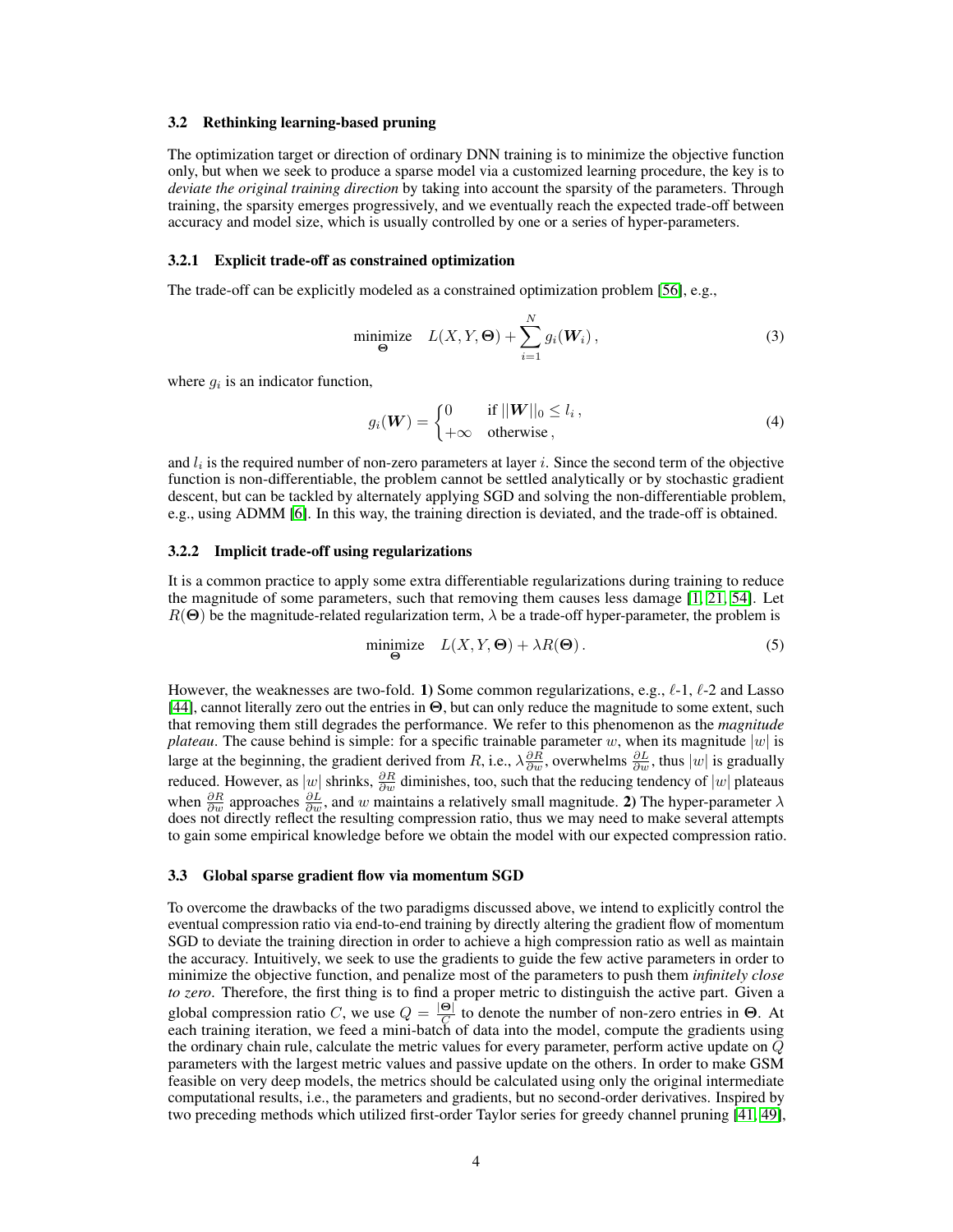we define the metric in a similar manner. Formally, at each training iteration with a mini-batch of examples x and labels y, let  $T(x, y, w)$  be the metric value of a specific parameter w, we have

$$
T(x, y, w) = \left| \frac{\partial L(x, y, \Theta)}{\partial w} w \right|.
$$
 (6)

The theory is that for the current mini-batch, we expect to reduce those parameters which can be removed with less impact on  $L(x, y, \Theta)$ . Using the Taylor series, if we set a specific parameter w to 0, the loss value becomes

$$
L(x, y, \Theta_{w \leftarrow 0}) = L(x, y, \Theta) - \frac{\partial L(x, y, \Theta)}{\partial w} (0 - w) + o(w^2).
$$
 (7)

Ignoring the higher-order term, we have

$$
|L(x, y, \Theta_{w \leftarrow 0}) - L(x, y, \Theta)| = \left| \frac{\partial L(x, y, \Theta)}{\partial w} w \right| = T(x, y, w), \tag{8}
$$

which is an approximation of the change in the loss value if  $w$  is zeroed out.

We rewrite the update rule of momentum SGD (Formula 1). At the  $k$ -th training iteration with a mini-batch of examples x and labels y on a specific layer with kernel  $W$ , the update rule is

$$
\mathbf{Z}^{(k+1)} \leftarrow \beta \mathbf{Z}^{(k)} + \eta \mathbf{W}^{(k)} + \mathbf{B}^{(k)} \circ \frac{\partial L(x, y, \boldsymbol{\Theta})}{\partial \mathbf{W}^{(k)}},
$$
  
\n
$$
\mathbf{W}^{(k+1)} \leftarrow \mathbf{W}^{(k)} - \alpha \mathbf{Z}^{(k+1)},
$$
\n(9)

where  $\circ$  is the element-wise multiplication (a.k.a. Hadamard-product), and  $B^{(k)}$  is the mask matrix,

$$
B_{m,n}^{(k)} = \begin{cases} 1 & \text{if } T(x, y, W_{m,n}^{(k)}) \ge \text{the } Q\text{-th greatest value in } T(x, y, \Theta^{(k)}) \\ 0 & \text{otherwise} \end{cases} (10)
$$

We refer to the computation of B for each kernel as *activation selection*. Obviously, there are exactly Q ones in all the mask matrices, and GSM degrades to ordinary momentum SGD when  $Q = |\Theta|$ .

Of note is that GSM is model-agnostic because it makes no assumptions on the model structure or the form of loss function. I.e., the calculation of gradients via back propagation is model-related, of course, but it is model-agnostic to use them for GSM pruning.

#### 3.4 GSM enables implicit reactivation and fast continuous reduction

As GSM conducts activation selection at each training iteration, it allows the penalized connections to be reactivated, if they are found to be critical to the model again. Compared to two previous works which explicitly insert a splicing [18] or restoring [55] stage into the entire pipeline to rewire the mistakenly pruned connections, GSM features simpler implementation and end-to-end training.

However, as will be shown in Sect. 4.4, re-activation only happens on a minority of the parameters, but most of them undergo a series of passive updates, thus keep moving towards zero. As we would like to know how many training iterations are needed to make the parameters small enough to realize lossless pruning, we need to predict the eventual value of a parameter  $w$  after  $k$  passive updates, given  $\alpha$ ,  $\eta$  and  $\beta$ . We can use Formula 1 to predict  $w^{(k)}$ , which is practical but cumbersome. In our common use cases where  $z^{(0)} = 0$  (from the very beginning of training), k is large (at least tens of thousands), and  $\alpha\eta$  is small (e.g.,  $\alpha = 5 \times 10^{-3}$ ,  $\eta = 5 \times 10^{-4}$ ), we have observed an empirical formula which is precise enough (Fig. 1) to approximate the resulting value,

$$
\frac{w^{(k)}}{w^{(0)}} \approx \left(1 - \frac{\alpha \eta}{1 - \beta}\right)^k. \tag{11}
$$

In practice, we fix  $\eta$  (e.g.,  $1 \times 10^{-4}$  for ResNets [23] and DenseNets [27]) and adjust  $\alpha$  just as we do for ordinary DNN training, and use  $\beta = 0.98$  or  $\beta = 0.99$  for  $50 \times$  or  $100 \times$  faster zeroing-out. When the training is completed, we prune the model globally by only preserving  $Q$  parameters in Θ with the largest magnitude. We decide the number of training iterations k using Eq. 11 based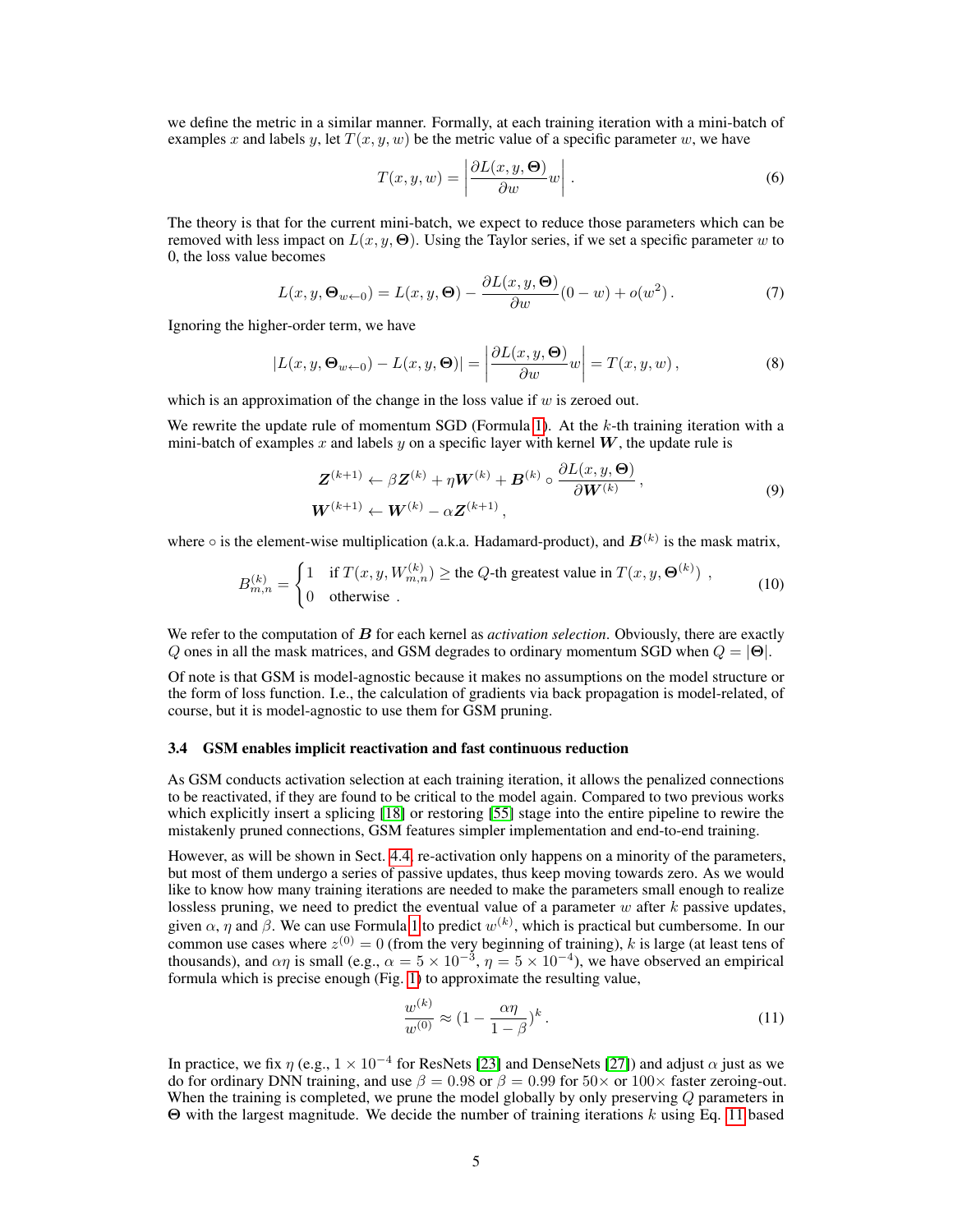

Figure 1: Value of a parameter w after continuous passive updates with  $\alpha = 5 \times 10^{-3}$ ,  $\eta = 5 \times 10^{-4}$ , assuming  $w^{(0)} = 1$ . First and second figures: the actual value of w obtained using Formula 1 with different momentum coefficient β. Note the logarithmic scale of the second figure. Clearly, a larger  $\beta$  can accelerate the reduction of parameter value. Third and fourth figures: the value approximated by Eq. 11 and the difference  $\Delta = w_{actual} - w_{approx}$  with  $\beta = 0.98$  as the representative.

on an empirical observation that with  $(1 - \frac{\alpha \eta}{1 - \beta})^k < 1 \times 10^{-4}$ , such a pruning operation causes no accuracy drop on very deep models like ResNet-56 and DenseNet-40.

Momentum is critical for GSM-based pruning to be completed with acceptable time cost. As most of the parameters continuously grow in the same direction determined by the weight decay (i.e., towards zero), such a tendency accumulates in the momentum, thus the zeroing-out process is significantly accelerated. On the other hand, if a parameter does not always vary in the same direction, raising  $\beta$ less affect its training dynamics. In contrast, if we increase the learning rate  $\alpha$  for faster zeroing-out, the critical parameters which are hovering around the global minima will significantly deviate from their current values reached with a much lower learning rate before.

# 4 Experiments

#### 4.1 Pruning results and comparisons

We evaluate GSM by pruning several common benchmark models on MNIST, CIFAR-10 [29] and ImageNet [9], and comparing with the reported results from several recent competitors. For each trial, we start from a well-trained base model and apply GSM training on all the layers *simultaneously*.

MNIST. We first experiment on MNIST with LeNet-300-100 and LeNet-5 [30]. LeNet-300-100 is a three-layer fully-connected network with 267K parameters, which achieves 98.19% Top1 accuracy. LeNet-5 is a convolutional network which comprises two convolutional layers and two fully-connected layers, contains 431K parameters and delivers 99.21% Top1 accuracy. To achieve 60 $\times$  and 125 $\times$ compression, we set  $\hat{Q} = \frac{267K}{60} = 4.4K$  for LeNet-300-100 and  $Q = \frac{431K}{125} = 3.4K$  for LeNet-5, respectively. We use momentum coefficient  $\beta = 0.99$  and a batch size of 256. The learning rate schedule is  $\alpha = 3 \times 10^{-2}$ ,  $3 \times 10^{-3}$ ,  $3 \times 10^{-4}$  for 160, 40 and 40 epochs, respectively. After GSM training, we conduct lossless pruning and test on the validation dataset. As shown in Table. 1, GSM can produce highly sparse models which still maintain the accuracy. By further raising the compression ratio on LeNet-5 to  $300 \times$ , we only observe a minor accuracy drop  $(0.15\%)$ , which suggests that GSM can yield reasonable performance with extremely high compression ratios.

CIFAR-10. We present the results of another set of experiments on CIFAR-10 in Table. 2 using ResNet-56 [23] and DenseNet-40 [27]. We use  $\beta = 0.98$ , a batch size of 64 and learning rate  $\alpha = 5 \times 10^{-3}$ ,  $5 \times 10^{-4}$ ,  $5 \times 10^{-5}$  for 400, 100 and 100 epochs, respectively. We adopt the standard data augmentation including padding to  $40 \times 40$ , random cropping and left-right flipping. Though ResNet-56 and DenseNet-40 are significantly deeper and more complicated, GSM can also reduce the parameters by  $10\times$  and still maintain the accuracy.

ImageNet. We prune ResNet-50 to verify GSM on large-scale image recognition applications. We use a batch size of 64 and train the model with  $\alpha = 1 \times 10^{-3}$ ,  $1 \times 10^{-4}$ ,  $1 \times 10^{-5}$  for 40, 10 and 10 epochs, respectively. We compare the results with L-OBS [13], which is the only comparable previous method that reported experimental results on ResNet-50, to the best of our knowledge. Obviously, GSM outperforms L-OBS by a clear margin (Table. 3). We assume that the effectiveness of GSM on such a very deep network is due to its capability to discover the appropriate layer-wise sparsity ratios, given a desired global compression ratio. In contrast, L-OBS performs pruning layer by layer using the same compression ratio. This assumption is further verified in Sect. 4.2.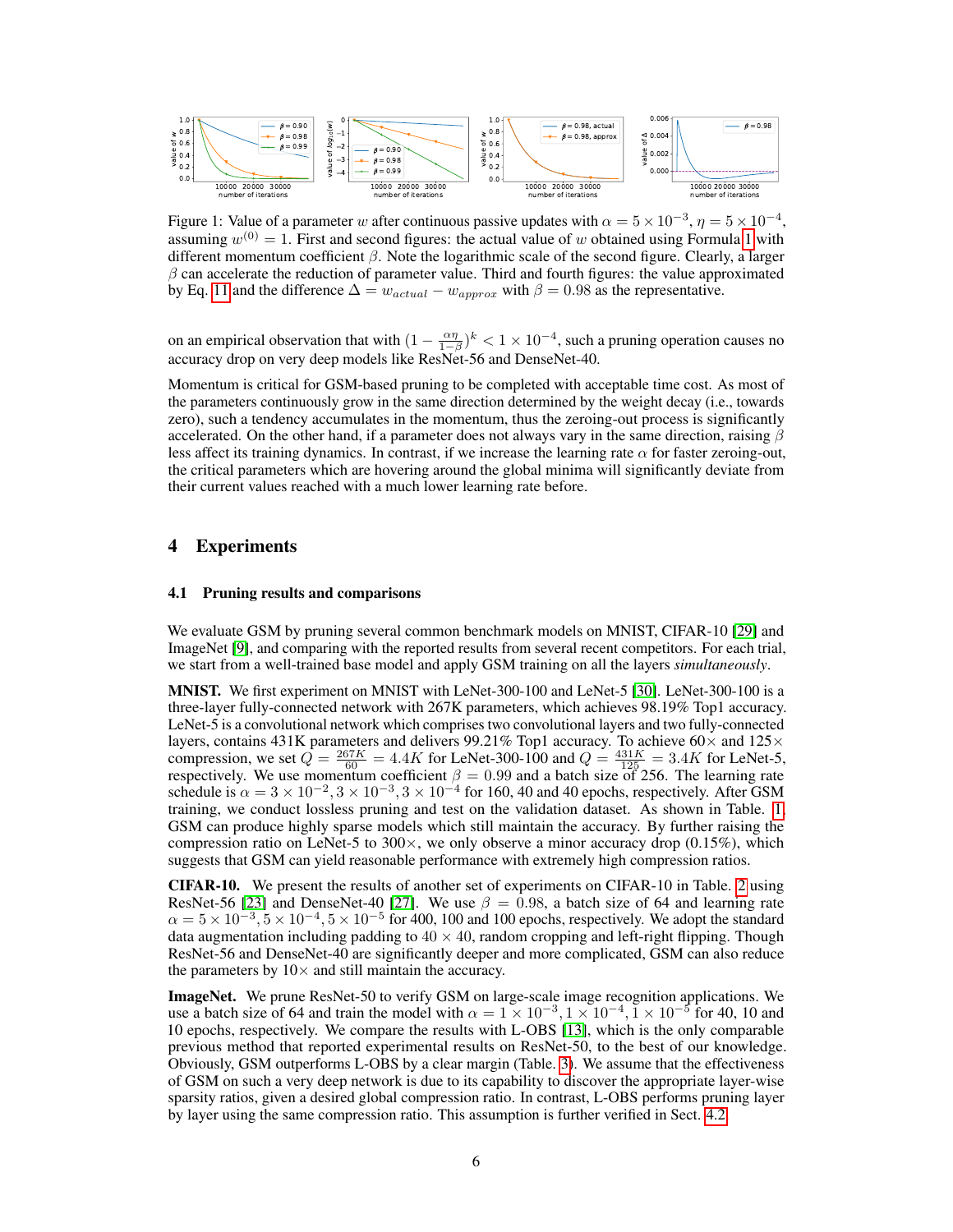| Model       | Result               | <b>Base</b><br>Top1 | Pruned<br>Top1 | Origin / Remain<br>Params | Compress<br>Ratio | Non-zero<br>Ratio |
|-------------|----------------------|---------------------|----------------|---------------------------|-------------------|-------------------|
| LeNet-300   | Han et al. $[21]$    | 98.36               | 98.41          | 267K / 22K                | $12.1\times$      | 8.23%             |
| LeNet-300   | $L-OBS$ [13]         | 98.24               | 98.18          | 267K / 18.6K              | $14.2\times$      | 7%                |
| LeNet-300   | Zhang et al. $[56]$  | 98.4                | 98.4           | 267K / 11.6K              | $23.0\times$      | 4.34%             |
| $LeNet-300$ | <b>DNS</b> [18]      | 97.72               | 98.01          | 267K / 4.8K               | $55.6\times$      | $1.79\%$          |
| LeNet-300   | <b>GSM</b>           | 98.19               | 98.18          | 267K/4.4K                 | 60.0 $\times$     | $1.66\%$          |
| LeNet-5     | Han et al. $[21]$    | 99.20               | 99.23          | 431K/36K                  | $11.9\times$      | 8.35%             |
| LeNet-5     | $L-OBS$ [13]         | 98.73               | 98.73          | 431K/3.0K                 | $14.1\times$      | 7%                |
| LeNet-5     | Srinivas et al. [47] | 99.20               | 99.19          | 431K/22K                  | $19.5\times$      | 5.10%             |
| LeNet-5     | Zhang et al. $[56]$  | 99.2                | 99.2           | 431K/6.05K                | $71.2\times$      | 1.40%             |
| LeNet-5     | <b>DNS</b> [18]      | 99.09               | 99.09          | 431K/4.0K                 | $107.7\times$     | $0.92\%$          |
| LeNet-5     | <b>GSM</b>           | 99.21               | 99.22          | 431K / 3.4K               | $125.0\times$     | $0.80\%$          |
| LeNet-5     | <b>GSM</b>           | 99.21               | 99.06          | 431K/1.4K                 | $300.0\times$     | $0.33\%$          |

Table 1: Pruning results on MNIST.

Table 2: Pruning results on CIFAR-10.

| Model       | Result     | Base<br>Top1 | Pruned<br>Top1 | Origin / Remain<br>Params | Compress<br>Ratio | Non-zero<br>Ratio |
|-------------|------------|--------------|----------------|---------------------------|-------------------|-------------------|
| ResNet-56   | <b>GSM</b> | 94.05        | 94.10          | 852K / 127K               | $6.6\times$       | $15.0\%$          |
| ResNet-56   | <b>GSM</b> | 94.05        | 93.80          | 852K / 85K                | $10.0\times$      | $10.0\%$          |
| DenseNet-40 | <b>GSM</b> | 93.86        | 94.07          | 1002K/150K                | $6.6\times$       | $15.0\%$          |
| DenseNet-40 | <b>GSM</b> | 93.86        | 94.02          | 1002K / 125K              | $8.0\times$       | 12.5%             |
| DenseNet-40 | GSM        | 93.86        | 93.90          | 1002K/100K                | $10.0\times$      | $10.0\%$          |

## 4.2 GSM for automatic layer-wise sparsity ratio decision

Modern DNNs usually contain tens or even hundreds of layers. As the architectures deepen, it becomes increasingly impractical to set the layer-wise sparsity ratios manually to reach a desired global compression ratio. Therefore, the research community is soliciting techniques which can automatically discover the appropriate sparsity ratios on very deep models. In practice, we noticed that if directly pruning a single layer of the original model by a fixed ratio results in a significant accuracy reduction, GSM automatically chooses to prune it less, and vice versa.

In this subsection, we present a quantitative analysis of the *sensitivity* to pruning, which is an underlying property of a layer defined via a natural proxy: the accuracy reduction caused by pruning a certain ratio of parameters from it. We first evaluate such sensitivity via single-layer pruning attempts with different pruning ratios (Fig. 2). E.g., for the curve labeled as "prune 90%" of LeNet-5, we first experiment on the first layer by setting 90% of the parameters with smaller magnitude to zero then testing on the validation set. Then we restore the first layer, prune the second layer and test. The same procedure is applied to the third and fourth layers. After that, we use different pruning ratios of 99%, 99.5%, 99.7%, and obtain three curves in the same way. From such experiments we learn that the first layer is far more sensitive than the third, as pruning 99% of the parameters from the first layer reduces the Top1 accuracy by around 85% (i.e., to hardly above 10%), but doing so on the third layer only slightly degrades the accuracy by 3%.

Then we show the resulting layer-wise non-zero ratio of the GSM-pruned models ( $125\times$  pruned LeNet-5 and  $6.6\times$  pruned DenseNet-40, as reported in Table. 1, 2) as another proxy for sensitivity, of which the curves are labeled as "GSM discovered" in Fig. 2. As the two curves vary in the same

| Model     | Result      | Base<br>Top1/Top5 | Pruned<br>Top1 / Top5 | Origin / Remain<br><b>Params</b> | Compress<br>Ratio | Non-zero<br>Ratio |
|-----------|-------------|-------------------|-----------------------|----------------------------------|-------------------|-------------------|
| ResNet-50 | $L-DBS[13]$ | $-1 \approx 92$   | $-1 \approx 92$       | 25.5M / 16.5M                    | $1.5\times$       | 65%               |
| ResNet-50 | $L-OBS[13]$ | $-1 \approx 92$   | $-1 \approx 85$       | 25.5M/11.4M                      | $2.2\times$       | 45%               |
| ResNet-50 | <b>GSM</b>  | 75.72 / 92.75     | 75.33 / 92.47         | 25.5M / 6.3M                     | 4.0 $\times$      | 25%               |
| ResNet-50 | <b>GSM</b>  | 75.72 / 92.75     | 74.30/91.98           | 25.5M / 5.1M                     | $5.0\times$       | 20%               |

Table 3: Pruning results on ImageNet.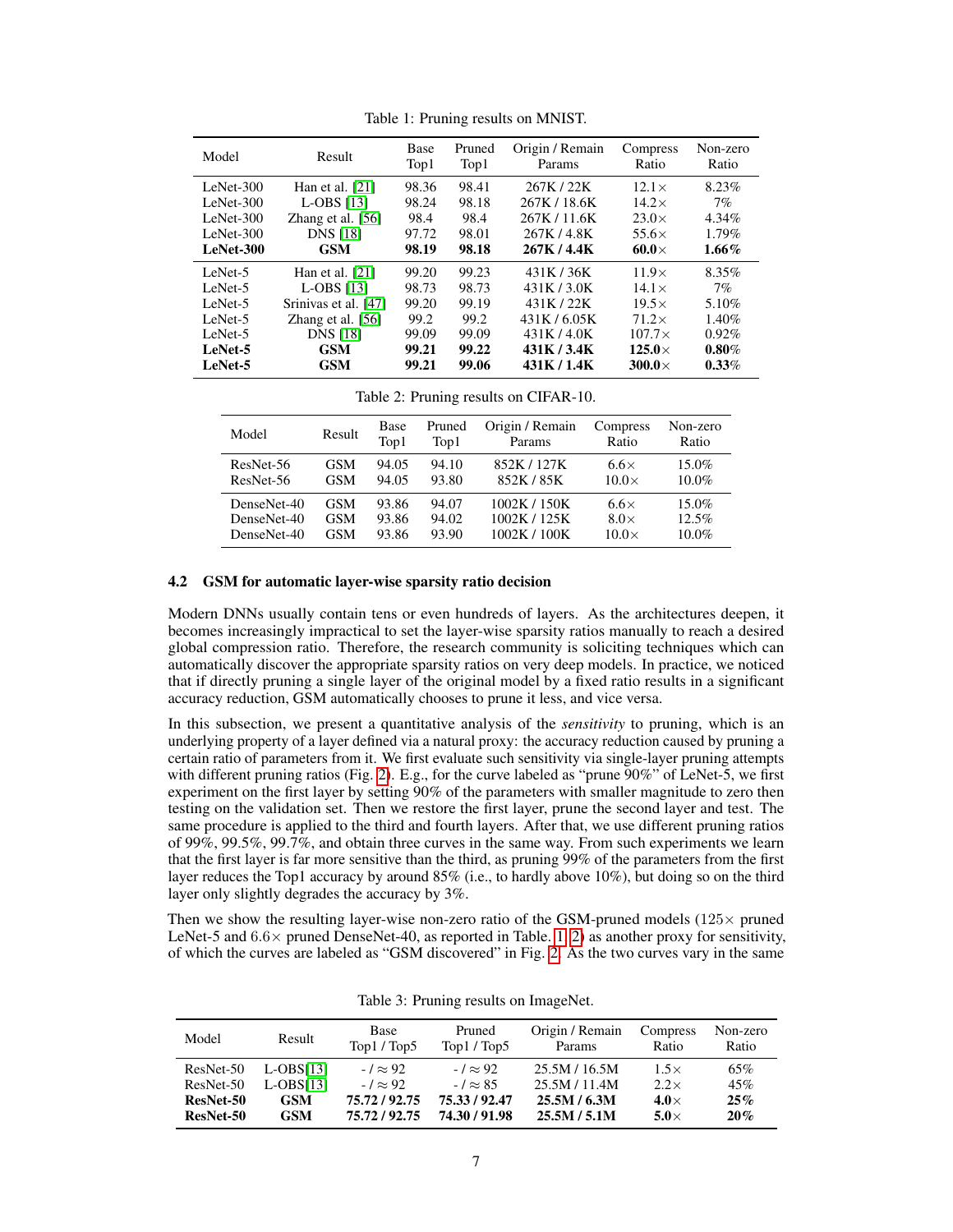

Figure 2: The layer sensitivity scores estimated by both layer-wise pruning attempts and GSM on LeNet-5 (left) and DenseNet-40 (right). Though the numeric values of the two sensitivity proxies on the same layer are not comparable, they vary in the same tendency across layers.



Figure 3: The accuracy curves obtained by evaluating both the original model and the globally 8× pruned, and the ratio of parameters of which the magnitude is under  $1 \times 10^{-3}$  or  $1 \times 10^{-4}$ , respectively, using different values of momentum coefficient  $\beta$ . Best viewed in color.

tendency across layers as others, we find out that the sensitivities measured in the two proxies are closely related, which suggests that GSM automatically decides to prune the sensitive layers less (e.g., the 14th, 27th and 40th layer in DenseNet-40, which perform the inter-stage transitions [27]) and the insensitive layers more in order to reach the desired global compression ratio, eliminating the need for heavy human works to tune the sparsity ratios as hyper-parameters.

#### 4.3 Momentum for accelerating parameter zeroing-out

We investigate the role momentum plays in GSM by only varying the momentum coefficient  $\beta$  and keeping all the other training configurations the same as the  $8\times$  pruned DenseNet-40 in Sect. 4.1. During training, we evaluate the model both before and after pruning every 8000 iterations (i.e., 10.24 epochs). We also present in Fig. 3 the global ratio of parameters with magnitude under  $1 \times 10^{-3}$  and 1 × 10<sup>−</sup><sup>4</sup> , respectively. As can be observed, a large momentum coefficient can drastically increase the ratio of small-magnitude parameters. E.g., with a target compression ratio of  $8\times$  and  $\beta = 0.98$ , GSM can make 87.5% of the parameters close to zero (under  $1 \times 10^{-4}$ ) in around 150 epochs, thus pruning the model causes no damage. And with  $\beta = 0.90$ , 400 epochs are not enough to effectively zero the parameters out, thus pruning degrades the accuracy to around 65%. On the other hand, as a larger  $\beta$  value brings more rapid structural change in the model, the original accuracy decreases at the beginning but increases when such change becomes stable and the training converges.

#### 4.4 GSM for implicit connection reactivation

GSM implicitly implements connection rewiring by performing activation selection at each iteration to restore the parameters which have been wrongly penalized (i.e., gone through at least one passive update). We investigate the significance of doing so by pruning DenseNet-40 by  $8\times$  again using  $\beta = 0.98$  and the same training configurations as before but without re-selection (Fig. 4). Concretely, we use the mask matrices computed at the first iteration to guide the updates until the end of training. It is observed that if re-selection is canceled, the training loss becomes higher, and the accuracy is degraded. This is because the first selection decides to eliminate some connections which are not critical for the first iteration but may be important for the subsequent input examples. Without re-selection, GSM insists on zeroing out such parameters, leading to lower accuracy. And by depicting the reactivation ratio (i.e., the ratio of the number of parameters which switch from passive to active to the total number of parameters) at the re-selection of each training iteration, we learn that reactivation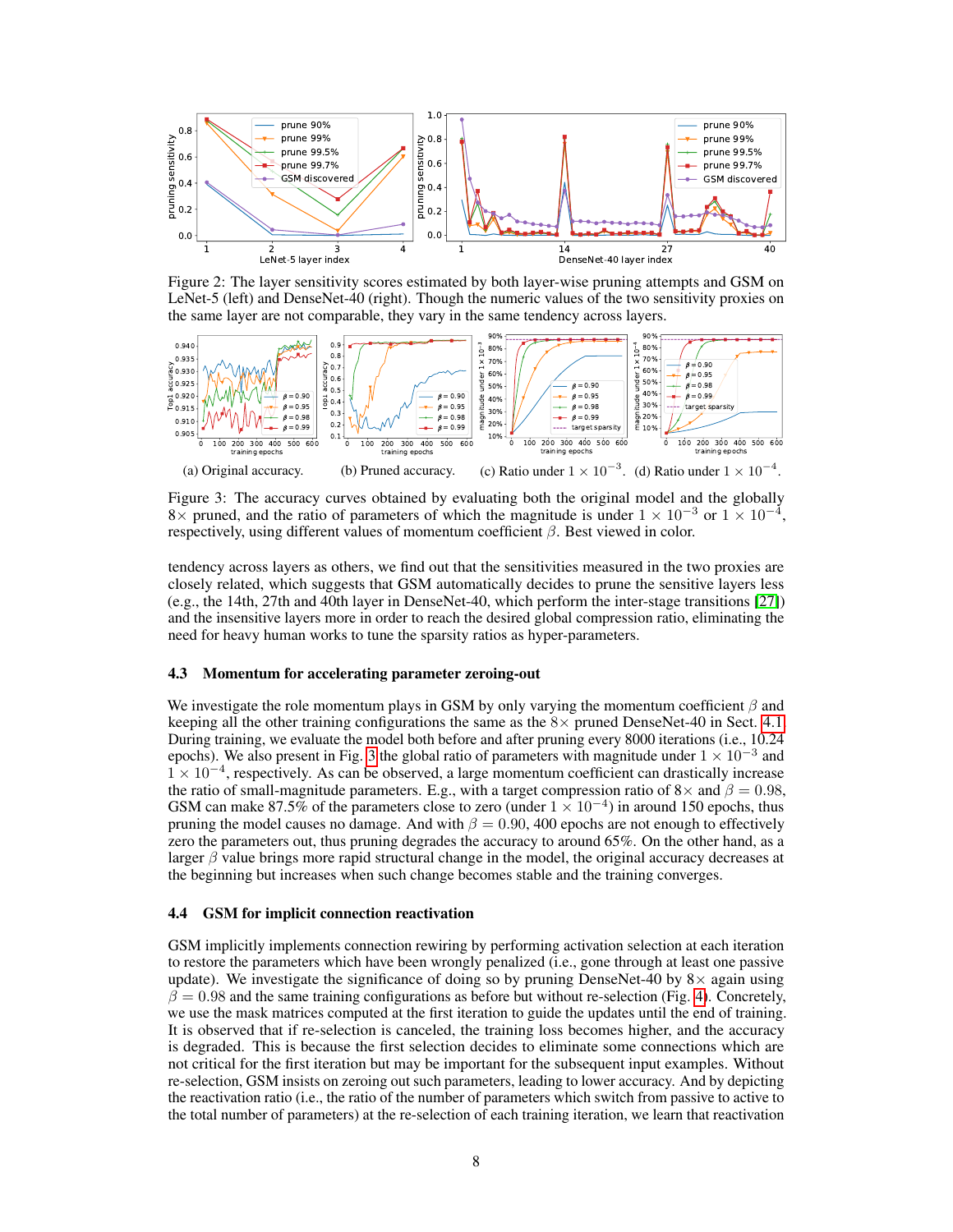

Figure 4: The training process of GSM both with and without re-selection.

| Model       | Compression ratio | Magnitude tickets | GSM tickets |
|-------------|-------------------|-------------------|-------------|
| $LeNet-300$ | $60\times$        | 97.39             | 98.22       |
| LeNet-5     | $125\times$       | 97.60             | 99.04       |
| LeNet-5     | $300\times$       | 11.35             | 98.88       |

Table 4: Eventual Top1 accuracy of the winning tickets training (step 5).

happens on a minority of the connections, and the ratio decreases gradually, such that the training converges and the desired sparsity ratio is obtained.

#### 4.5 GSM for more powerful winning lottery tickets

Frankle and Carbin [15] reported that the parameters which are found to be important after training are actually important at the very beginning (after random initialization but before training), which are referred to as the winning tickets, because they have won the initialization lottery. It is discovered that if we 1) randomly initialize a network parameterized by  $\Theta_0$ , 2) train and obtain  $\Theta$ , 3) prune some parameters from  $\Theta$  resulting in a subnetwork parameterized by  $\Theta'$ , 4) reset the remaining parameters in  $\Theta'$  to their initial values in  $\Theta_0$ , which are referred to as the winning tickets  $\hat{\Theta}$ , 5) fix the other parameters to zero and train  $\hat{\Theta}$  only, we may attain a comparable level of accuracy with the trained-then-pruned model  $\Theta'$ . In that work, the third step is accomplished by simply preserving the parameters with the largest magnitude in Θ. We found out that GSM can find a better set of winner tickets, as training the GSM-discovered tickets yields higher eventual accuracy than those found by magnitude (Table. 4). Concretely, we only replace step 3 by a pruning process via GSM on Θ, and use the resulting non-zero parameters as  $\Theta'$ , and all the other experimental settings are kept the same for comparability. Interestingly, 100% parameters in the first fully-connected layer of LeNet-5 are pruned by  $300\times$  magnitude-pruning, such that the found winning tickets are not trainable at all. But GSM can still find reasonable winning tickets. More experimental details can be found in the codes.

Two possible explanations to the superiority of GSM are that 1) GSM distinguishes the unimportant parameters by activation selection much earlier (at each iteration) than the magnitude-based criterion (after the completion of training), and 2) GSM decides the final winning tickets in a way that is robust to mistakes (i.e., via activation re-selection). The intuition is that since we expect to find the parameters that have "won the initialization lottery", the timing when we make the decision should be closer to when the initialization takes place, and we wish to correct the mistakes immediately when we are aware of the wrong decisions. Frankle and Carbin also noted that it might bring benefits to prune as early as possible [15], which is precisely what GSM does, as GSM keeps pushing the unimportant parameters continuously to zero from the very beginning.

# 5 Conclusion

We proposed Global Sparse Momentum SGD (GSM) to directly alter the gradient flow for DNN pruning, which splits the ordinary momentum-SGD-based update into two parts: active update uses the gradients derived from the objective function to maintain the model's accuracy, and passive update only performs momentum-accelerated weight decay to push the redundant parameters infinitely close to zero. GSM is characterized by end-to-end training, easy implementation, lossless pruning, implicit connection rewiring, the ability to automatically discover the appropriate per-layer sparsity ratios in modern very deep neural networks and the capability to find powerful winning tickets.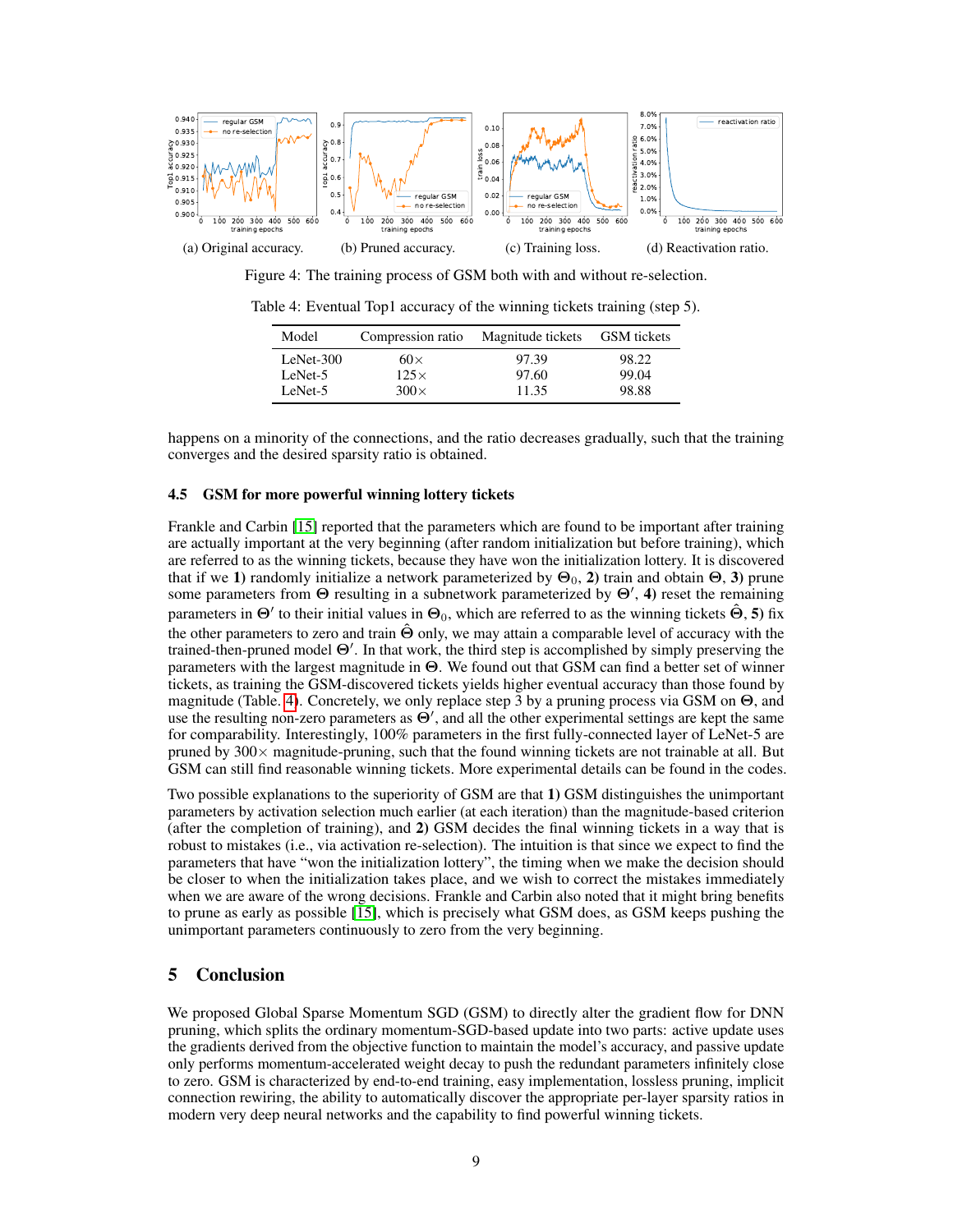## Acknowledgement

We sincerely thank all the reviewers for their comments. This work was supported by the National Key R&D Program of China (No. 2018YFC0807500), National Natural Science Foundation of China (No. 61571269, No. 61971260), National Postdoctoral Program for Innovative Talents (No. BX20180172), and the China Postdoctoral Science Foundation (No. 2018M640131). Corresponding author: Guiguang Ding, Jungong Han.

## References

- [1] Jose M Alvarez and Mathieu Salzmann. Learning the number of neurons in deep networks. In *Advances in Neural Information Processing Systems*, pages 2270–2278, 2016.
- [2] Jose M Alvarez and Mathieu Salzmann. Compression-aware training of deep networks. In *Advances in Neural Information Processing Systems*, pages 856–867, 2017.
- [3] Jimmy Ba and Rich Caruana. Do deep nets really need to be deep? In *Advances in neural information processing systems*, pages 2654–2662, 2014.
- [4] Yoshua Bengio and Yann LeCun, editors. *3rd International Conference on Learning Representations, ICLR 2015, San Diego, CA, USA, May 7-9, 2015, Conference Track Proceedings*, 2015.
- [5] Yoshua Bengio and Yann LeCun, editors. *7th International Conference on Learning Representations, ICLR 2019, New Orleans, LA, USA, May 6-9, 2019*. OpenReview.net, 2019.
- [6] Stephen Boyd, Neal Parikh, Eric Chu, Borja Peleato, Jonathan Eckstein, et al. Distributed optimization and statistical learning via the alternating direction method of multipliers. *Foundations and Trends* <sup>R</sup> *in Machine learning*, 3(1):1–122, 2011.
- [7] Giovanna Castellano, Anna Maria Fanelli, and Marcello Pelillo. An iterative pruning algorithm for feedforward neural networks. *IEEE transactions on Neural networks*, 8(3):519–531, 1997.
- [8] Matthieu Courbariaux, Itay Hubara, Daniel Soudry, Ran El-Yaniv, and Yoshua Bengio. Binarized neural networks: Training deep neural networks with weights and activations constrained to+ 1 or-1. *arXiv preprint arXiv:1602.02830*, 2016.
- [9] Jia Deng, Wei Dong, Richard Socher, Li-Jia Li, Kai Li, and Li Fei-Fei. Imagenet: A large-scale hierarchical image database. In *Computer Vision and Pattern Recognition, 2009. CVPR 2009. IEEE Conference on*, pages 248–255. IEEE, 2009.
- [10] Xiaohan Ding, Guiguang Ding, Yuchen Guo, and Jungong Han. Centripetal sgd for pruning very deep convolutional networks with complicated structure. In *Proceedings of the IEEE Conference on Computer Vision and Pattern Recognition*, pages 4943–4953, 2019.
- [11] Xiaohan Ding, Guiguang Ding, Yuchen Guo, Jungong Han, and Chenggang Yan. Approximated oracle filter pruning for destructive cnn width optimization. In *International Conference on Machine Learning*, pages 1607–1616, 2019.
- [12] Xiaohan Ding, Guiguang Ding, Jungong Han, and Sheng Tang. Auto-balanced filter pruning for efficient convolutional neural networks. In *Thirty-Second AAAI Conference on Artificial Intelligence*, 2018.
- [13] Xin Dong, Shangyu Chen, and Sinno Pan. Learning to prune deep neural networks via layerwise optimal brain surgeon. In *Advances in Neural Information Processing Systems*, pages 4857–4867, 2017.
- [14] Mikhail Figurnov, Aizhan Ibraimova, Dmitry P Vetrov, and Pushmeet Kohli. Perforatedcnns: Acceleration through elimination of redundant convolutions. In *Advances in Neural Information Processing Systems*, pages 947–955, 2016.
- [15] Jonathan Frankle and Michael Carbin. The lottery ticket hypothesis: Finding sparse, trainable neural networks. In Bengio and LeCun [5].
- [16] Gabriel Goh. Why momentum really works. *Distill*, 2017.
- [17] Ariel Gordon, Elad Eban, Ofir Nachum, Bo Chen, Hao Wu, Tien-Ju Yang, and Edward Choi. Morphnet: Fast & simple resource-constrained structure learning of deep networks. In *Proceedings of the IEEE Conference on Computer Vision and Pattern Recognition*, pages 1586–1595, 2018.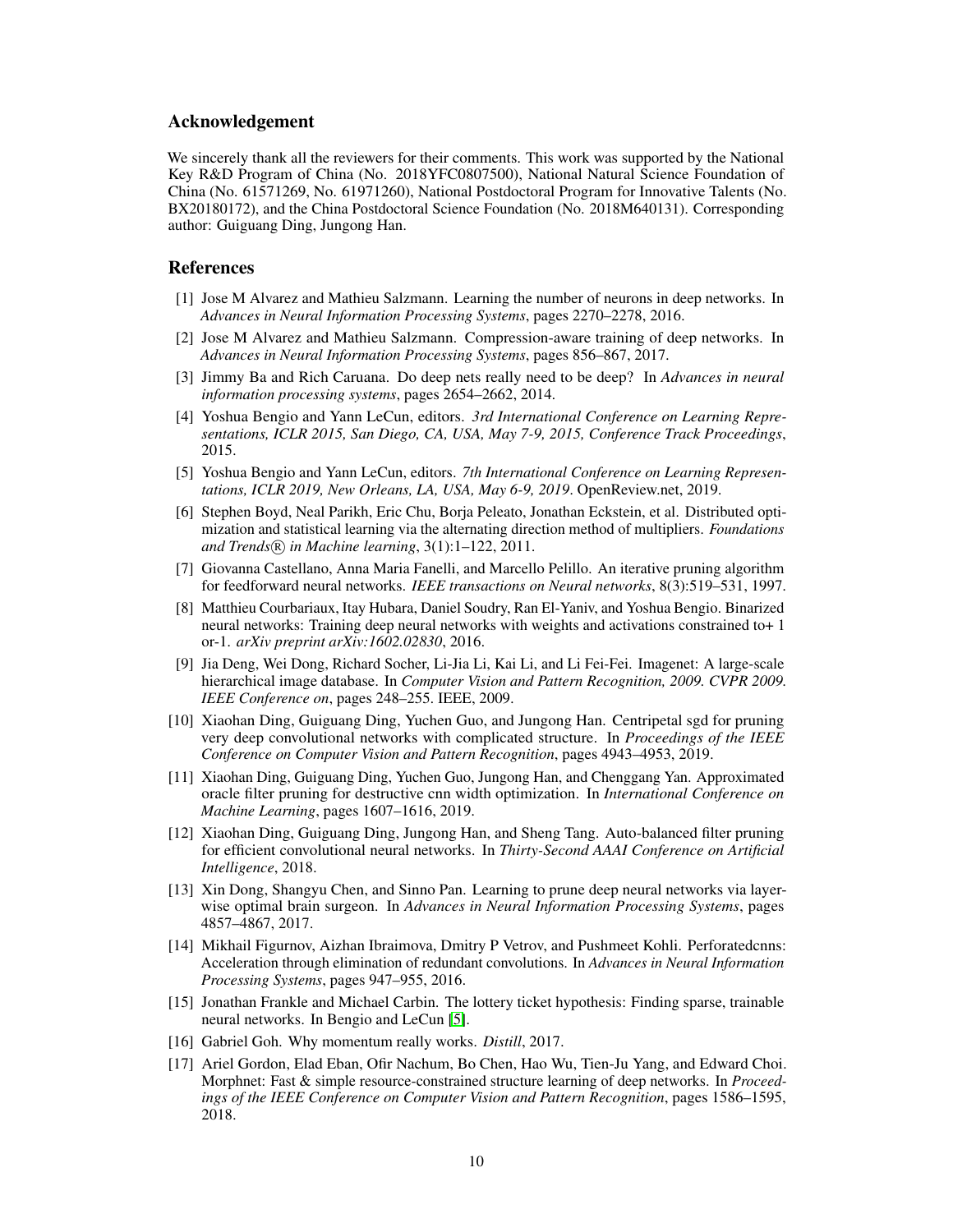- [18] Yiwen Guo, Anbang Yao, and Yurong Chen. Dynamic network surgery for efficient dnns. In *Advances In Neural Information Processing Systems*, pages 1379–1387, 2016.
- [19] Suyog Gupta, Ankur Agrawal, Kailash Gopalakrishnan, and Pritish Narayanan. Deep learning with limited numerical precision. In *International Conference on Machine Learning*, pages 1737–1746, 2015.
- [20] Song Han, Huizi Mao, and William J. Dally. Deep compression: Compressing deep neural network with pruning, trained quantization and huffman coding. In Yoshua Bengio and Yann LeCun, editors, *4th International Conference on Learning Representations, ICLR 2016, San Juan, Puerto Rico, May 2-4, 2016, Conference Track Proceedings*, 2016.
- [21] Song Han, Jeff Pool, John Tran, and William Dally. Learning both weights and connections for efficient neural network. In *Advances in Neural Information Processing Systems*, pages 1135–1143, 2015.
- [22] Babak Hassibi and David G Stork. Second order derivatives for network pruning: Optimal brain surgeon. In *Advances in neural information processing systems*, pages 164–171, 1993.
- [23] Kaiming He, Xiangyu Zhang, Shaoqing Ren, and Jian Sun. Deep residual learning for image recognition. In *Proceedings of the IEEE conference on computer vision and pattern recognition*, pages 770–778, 2016.
- [24] Yihui He, Xiangyu Zhang, and Jian Sun. Channel pruning for accelerating very deep neural networks. In *International Conference on Computer Vision (ICCV)*, volume 2, page 6, 2017.
- [25] Geoffrey Hinton, Oriol Vinyals, and Jeff Dean. Distilling the knowledge in a neural network. *arXiv preprint arXiv:1503.02531*, 2015.
- [26] Hengyuan Hu, Rui Peng, Yu-Wing Tai, and Chi-Keung Tang. Network trimming: A data-driven neuron pruning approach towards efficient deep architectures. *arXiv preprint arXiv:1607.03250*, 2016.
- [27] Gao Huang, Zhuang Liu, Laurens van der Maaten, and Kilian Q. Weinberger. Densely connected convolutional networks. In *2017 IEEE Conference on Computer Vision and Pattern Recognition, CVPR 2017, Honolulu, HI, USA, July 21-26, 2017*, pages 2261–2269. IEEE Computer Society, 2017.
- [28] Ayoosh Kathuria. Intro to optimization in deep learning: Momentum, rmsprop and adam. [https:](https://blog.paperspace.com/intro-to-optimization-momentum-rmsprop-adam/) [//blog.paperspace.com/intro-to-optimization-momentum-rmsprop-adam/](https://blog.paperspace.com/intro-to-optimization-momentum-rmsprop-adam/), 2018.
- [29] Alex Krizhevsky and Geoffrey Hinton. Learning multiple layers of features from tiny images. 2009.
- [30] Yann LeCun, Léon Bottou, Yoshua Bengio, and Patrick Haffner. Gradient-based learning applied to document recognition. *Proceedings of the IEEE*, 86(11):2278–2324, 1998.
- [31] Yann LeCun, John S Denker, and Sara A Solla. Optimal brain damage. In *Advances in neural information processing systems*, pages 598–605, 1990.
- [32] Hao Li, Asim Kadav, Igor Durdanovic, Hanan Samet, and Hans Peter Graf. Pruning filters for efficient convnets. *arXiv preprint arXiv:1608.08710*, 2016.
- [33] Shaohui Lin, Rongrong Ji, Yuchao Li, Cheng Deng, and Xuelong Li. Towards compact convnets via structure-sparsity regularized filter pruning. *arXiv preprint arXiv:1901.07827*, 2019.
- [34] Baoyuan Liu, Min Wang, Hassan Foroosh, Marshall Tappen, and Marianna Pensky. Sparse convolutional neural networks. In *Proceedings of the IEEE Conference on Computer Vision and Pattern Recognition*, pages 806–814, 2015.
- [35] Zechun Liu, Haoyuan Mu, Xiangyu Zhang, Zichao Guo, Xin Yang, Tim Kwang-Ting Cheng, and Jian Sun. Metapruning: Meta learning for automatic neural network channel pruning. *arXiv preprint arXiv:1903.10258*, 2019.
- [36] Zechun Liu, Baoyuan Wu, Wenhan Luo, Xin Yang, Wei Liu, and Kwang-Ting Cheng. Bi-real net: Enhancing the performance of 1-bit cnns with improved representational capability and advanced training algorithm. In *Proceedings of the European Conference on Computer Vision (ECCV)*, pages 722–737, 2018.
- [37] Zhuang Liu, Jianguo Li, Zhiqiang Shen, Gao Huang, Shoumeng Yan, and Changshui Zhang. Learning efficient convolutional networks through network slimming. In *2017 IEEE International Conference on Computer Vision (ICCV)*, pages 2755–2763. IEEE, 2017.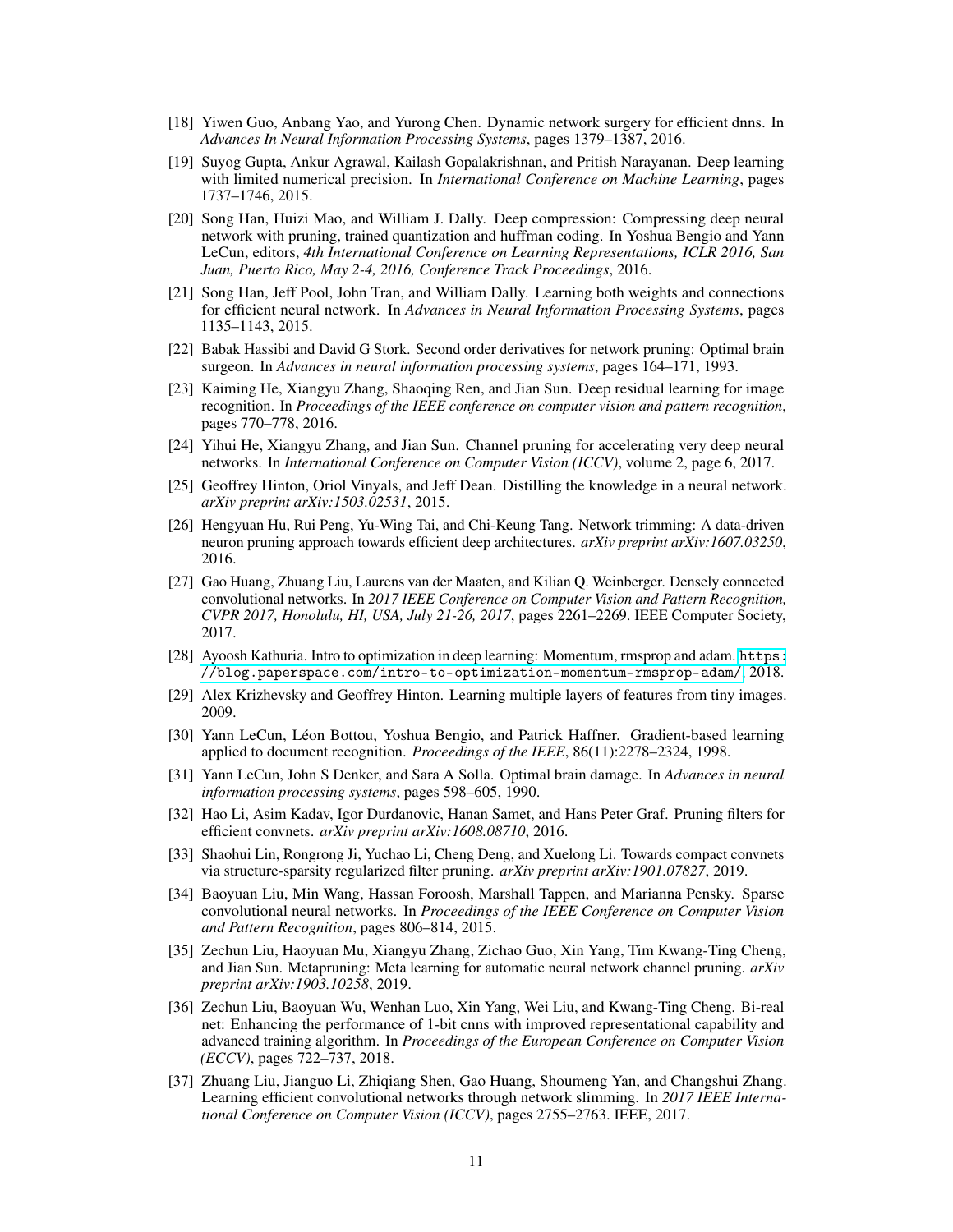- [38] Zhuang Liu, Mingjie Sun, Tinghui Zhou, Gao Huang, and Trevor Darrell. Rethinking the value of network pruning. In Bengio and LeCun [5].
- [39] Jian-Hao Luo, Jianxin Wu, and Weiyao Lin. Thinet: A filter level pruning method for deep neural network compression. In *Proceedings of the IEEE international conference on computer vision*, pages 5058–5066, 2017.
- [40] Michaël Mathieu, Mikael Henaff, and Yann LeCun. Fast training of convolutional networks through ffts. In Yoshua Bengio and Yann LeCun, editors, *2nd International Conference on Learning Representations, ICLR 2014, Banff, AB, Canada, April 14-16, 2014, Conference Track Proceedings*, 2014.
- [41] Pavlo Molchanov, Stephen Tyree, Tero Karras, Timo Aila, and Jan Kautz. Pruning convolutional neural networks for resource efficient inference. In *5th International Conference on Learning Representations, ICLR 2017, Toulon, France, April 24-26, 2017, Conference Track Proceedings*. OpenReview.net, 2017.
- [42] Boris T Polyak. Some methods of speeding up the convergence of iteration methods. *USSR Computational Mathematics and Mathematical Physics*, 4(5):1–17, 1964.
- [43] Adriana Romero, Nicolas Ballas, Samira Ebrahimi Kahou, Antoine Chassang, Carlo Gatta, and Yoshua Bengio. Fitnets: Hints for thin deep nets. In Bengio and LeCun [4].
- [44] Volker Roth and Bernd Fischer. The group-lasso for generalized linear models: uniqueness of solutions and efficient algorithms. In *Proceedings of the 25th international conference on Machine learning*, pages 848–855. ACM, 2008.
- [45] Heinz Rutishauser. Theory of gradient methods. In *Refined iterative methods for computation of the solution and the eigenvalues of self-adjoint boundary value problems*, pages 24–49. Springer, 1959.
- [46] Tara N Sainath, Brian Kingsbury, Vikas Sindhwani, Ebru Arisoy, and Bhuvana Ramabhadran. Low-rank matrix factorization for deep neural network training with high-dimensional output targets. In *Acoustics, Speech and Signal Processing (ICASSP), 2013 IEEE International Conference on*, pages 6655–6659. IEEE, 2013.
- [47] Suraj Srinivas, Akshayvarun Subramanya, and R Venkatesh Babu. Training sparse neural networks. In *Proceedings of the IEEE Conference on Computer Vision and Pattern Recognition Workshops*, pages 138–145, 2017.
- [48] Ilya Sutskever, James Martens, George Dahl, and Geoffrey Hinton. On the importance of initialization and momentum in deep learning. In *International conference on machine learning*, pages 1139–1147, 2013.
- [49] Lucas Theis, Iryna Korshunova, Alykhan Tejani, and Ferenc Huszár. Faster gaze prediction with dense networks and fisher pruning. *arXiv preprint arXiv:1801.05787*, 2018.
- [50] Nicolas Vasilache, Jeff Johnson, Michaël Mathieu, Soumith Chintala, Serkan Piantino, and Yann LeCun. Fast convolutional nets with fbfft: A GPU performance evaluation. In Bengio and LeCun [4].
- [51] Huan Wang, Qiming Zhang, Yuehai Wang, and Haoji Hu. Structured pruning for efficient convnets via incremental regularization. *arXiv preprint arXiv:1811.08390*, 2018.
- [52] Yunhe Wang, Chang Xu, Chao Xu, and Dacheng Tao. Beyond filters: Compact feature map for portable deep model. In *International Conference on Machine Learning*, pages 3703–3711, 2017.
- [53] Yunhe Wang, Chang Xu, Shan You, Dacheng Tao, and Chao Xu. Cnnpack: Packing convolutional neural networks in the frequency domain. In *Advances in neural information processing systems*, pages 253–261, 2016.
- [54] Wei Wen, Chunpeng Wu, Yandan Wang, Yiran Chen, and Hai Li. Learning structured sparsity in deep neural networks. In *Advances in Neural Information Processing Systems*, pages 2074–2082, 2016.
- [55] Tien-Ju Yang, Yu-Hsin Chen, and Vivienne Sze. Designing energy-efficient convolutional neural networks using energy-aware pruning. In *Proceedings of the IEEE Conference on Computer Vision and Pattern Recognition*, pages 5687–5695, 2017.